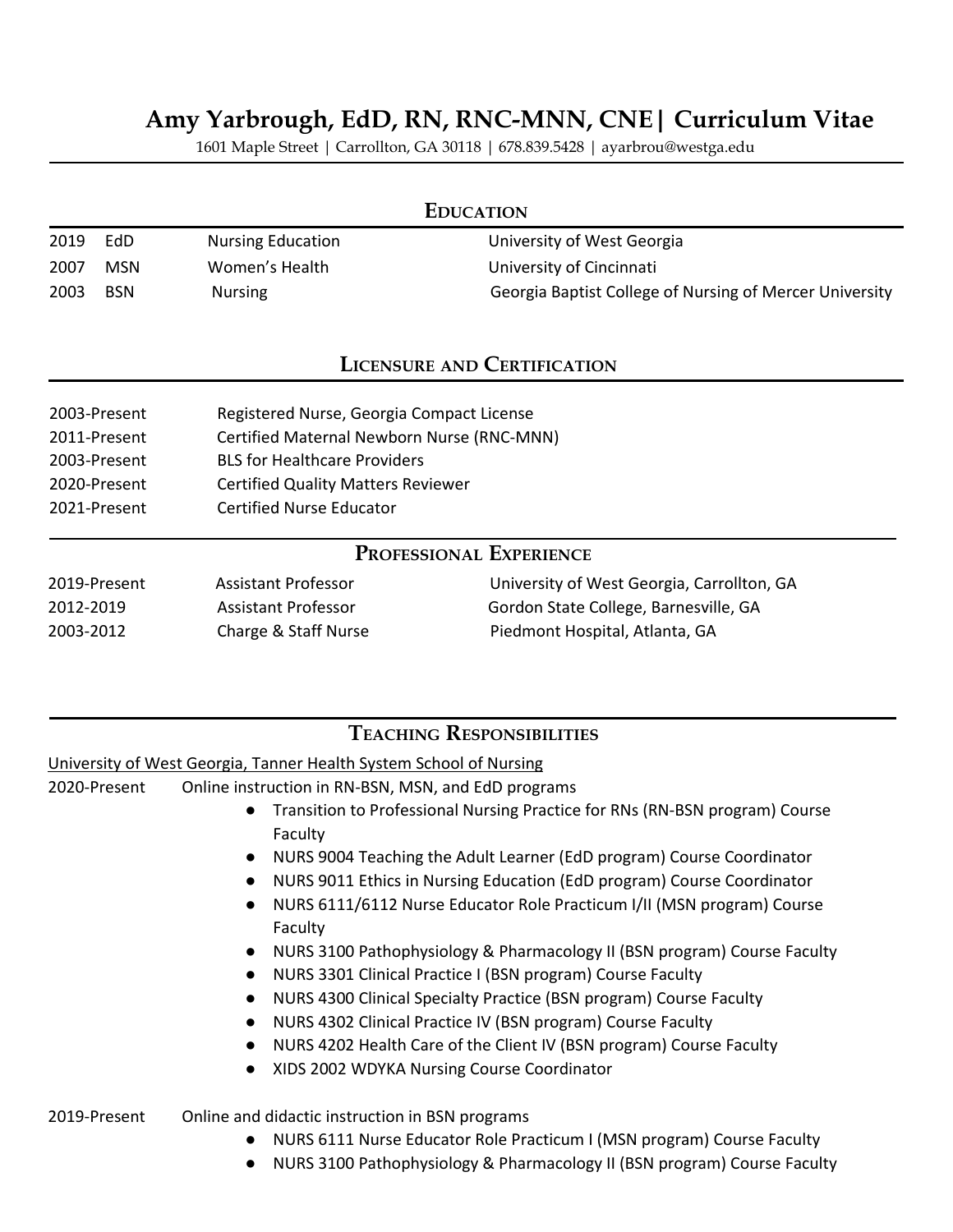NURS 3301 Clinical Practice I (BSN program) Course Faculty

#### Gordon State College, School of Nursing

2012-2019 Didactic instruction in ASN program

- NURS 1910 Foundations in Nursing (Coordinator) (ASN program)
- NURS 1906 Pharmacology II (ASN program)
- NURS 1911 Introduction to Adult Health (Coordinator) (ASN program) NURS 2910 Complex Adult Health (Coordinator) (ASN program)

### **PUBLICATIONS**

#### **Journal Articles**

Jonassen, S., **Yarbrough, A**. (2021). Integrating technology in skills lab: Using smartphones for urinary catheter Validation. *Journal of Professional Nursing*, *37*(4), 702-705. doi:10.1016/j.profnurs.2021.04.005

- Richter, S., **Yarbrough, A.,** & Welch, S. (2021). The value of the doctor of education (EdD) in nursing education. *Nurse Educator, 46*(3), 131-133. doi:10.1097/NNE.0000000000000885
- Yarbrough, A. (2020). The procedure in the classroom setting by which nursing faculty construct academic accommodations for undergraduate nursing students with learning disabilities: A scoping review. *Journal of Nursing Education and Practice, 10*(1), 85-91. doi: 10.5430/jnep.v10n1p85
- **Yarbrough, A.**, & Welch, S. (2021). Discovering the process of reasonable academic accommodations for prelicensure nursing students with learning disabilities. *Nursing Education Perspectives*, *42(*1), 5-10. doi:10.1097/01.NEP.0000000000000666

#### **PRESENTATIONS**

Jonassen, S., **Yarbrough, A**., Crobarger, K., & Dever, H. (2021). *Technology in skills lab with foley catheter validation*. Nurse Tim NextGen Conference. Virtual.

Jonassen, S., **Yarbrough, A**., Crobarger, K., & Dever, H. (2021). *Integrating technology in skills lab: Using smartphones for foley catheter validation.* Virginia Tech Conference on Higher Education Pedagogy. Virtual.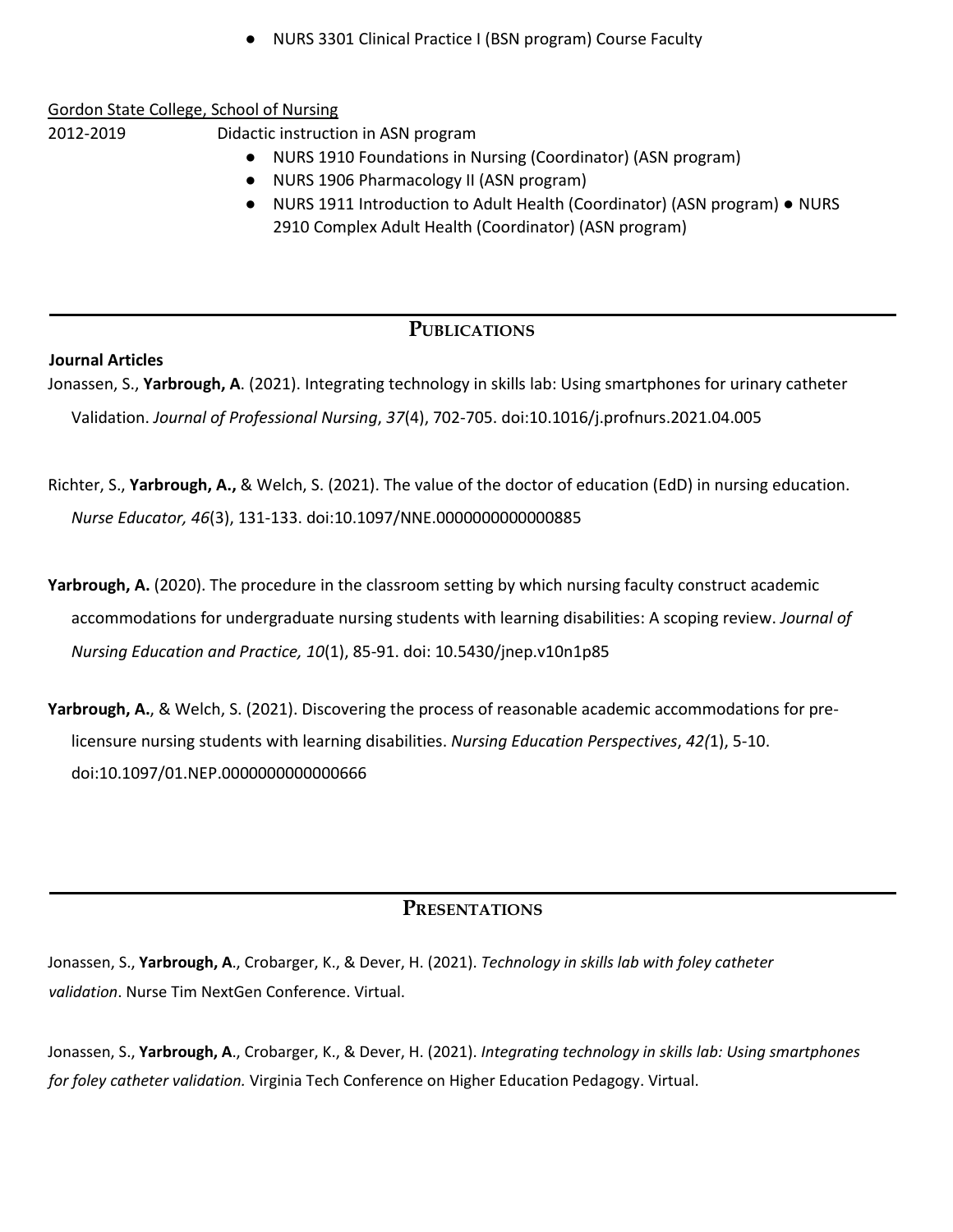**Yarbrough, A**. (2020, March 26-28). *Navigating the academic accommodation process [Conference session]. Nursing Education Research Conference,* Washington, DC, United States https://issuu.com/stti/docs/nerc\_2020\_program (Conference canceled)

Sally, R., & **Yarbrough, A.** (2020, February). The Value of the Doctorate of Nursing Education (EdD). Podium Presentation at the GANE Annual Conference. Jekyll Island, GA.

**Yarbrough, A.** (2019, March). The Accommodation Process. Podium Presentation at the Gordon State College Quality Matters Conference. Barnesville, GA.

**Yarbrough, A.** (2019, February). The Accommodation Process for Students with Learning Disabilities. Podium presentation at the GANE Annual Conference. Pine Mountain, GA.

**Yarbrough, A**. (2018, December). Discovering the Process by which Nursing Faculty make Reasonable Academic Accommodations in the Face-to-Face Classroom Setting for Pre-Licensure Nursing Students with Learning Disabilities. Virtual Presentation at the University of West Georgia Community of Advisors Annual Meeting. Carrollton, GA.

Skinner, C., Morgan, R., & **Yarbrough, A**. (February, 2015). *Implementation of Electronic Records in Fundamentals.* Poster presentation at the GANE Annual Conference, Buford, GA.

#### **GRANTS AND FUNDING**

Yarbrough, A. (2018). Discovering the process by which nursing faculty make reasonable academic accommodations in the face-to-face classroom setting for pre-licensure nursing students with learning disabilities. National League for Nursing Foundation for Nursing Education Scholarship. Funded, \$5,000.

### **HONORS AND AWARDS**

| 2021 | Daisy Award Nominee                                      |
|------|----------------------------------------------------------|
| 2020 | Daisy Award Nominee                                      |
| 2019 | Outstanding Graduate Student, University of West Georgia |
| 2018 | <b>NLN Foundation Scholarship</b>                        |

### **PROFESSIONAL AFFILIATIONS**

| 2012-present | National League for Nursing                   |
|--------------|-----------------------------------------------|
| 2012-present | Sigma Theta Tau Nursing Honor Society         |
| 2012-present | <b>Georgia Association of Nurse Educators</b> |
| 2012-present | American Association of Colleges of Nursing   |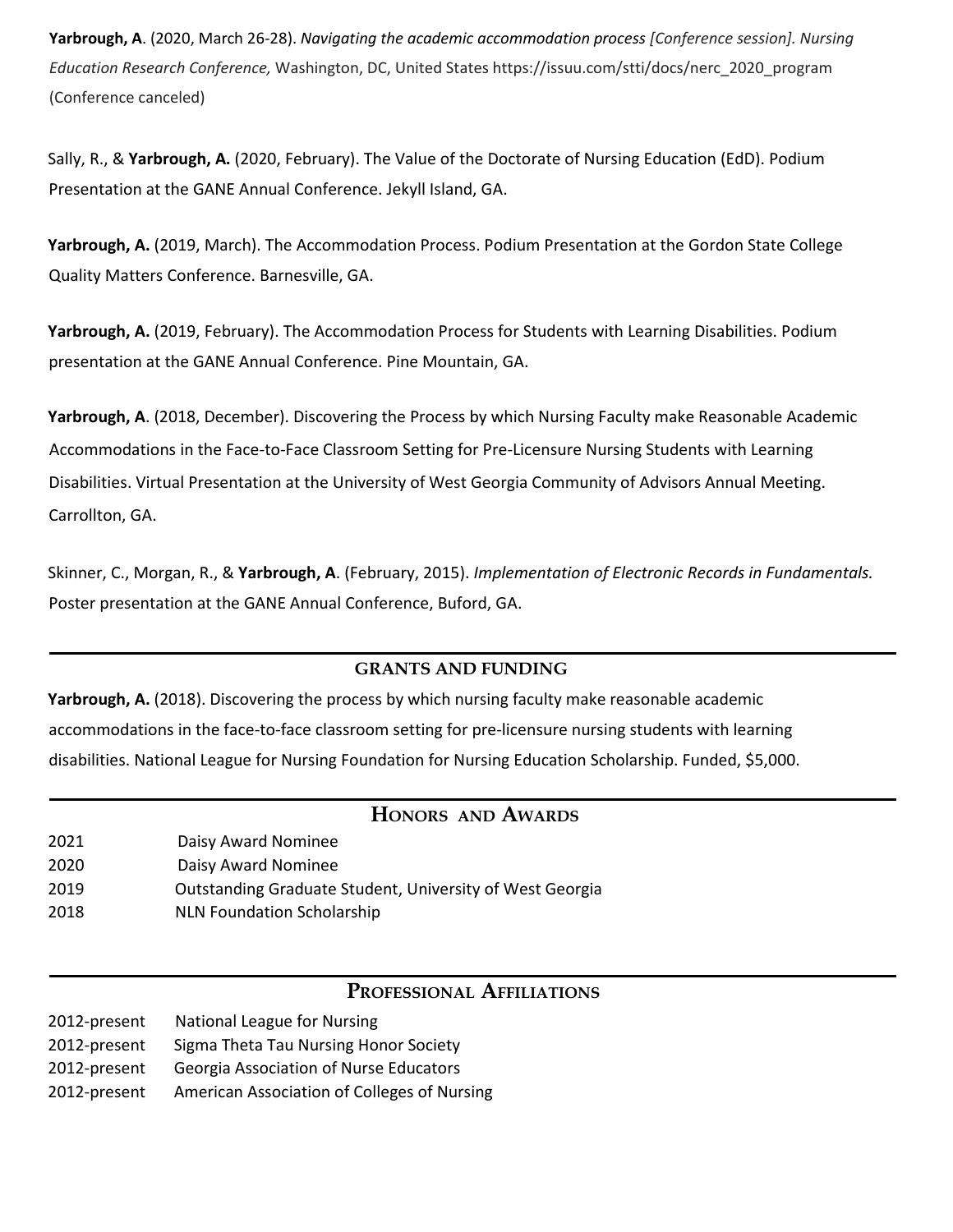# **INSTITUTIONAL SERVICE**

#### University of West Georgia

| Spring 2021  | Participated in COVID Vaccine Clinics                                                       |
|--------------|---------------------------------------------------------------------------------------------|
| Spring 2021  | Participated in Faculty Learning Community Engaging Students Online                         |
| 2020-present | UWG Faculty Development Committee, Member                                                   |
| 2019-2020    | UWG Admissions Appeals Committee, Member                                                    |
| Spring 2020  | Participated in Faculty learning Community High Impact Practices with an Inclusive Pedagogy |

#### Tanner Health System School of Nursing, UWG

- Jan 2022 IPE Session Volunteer
- 2020-2021 Mentor to EdD Student (Ekaterina Smith)
- 2020-2021 HESI Ad Hoc Committee
- 2020-present Faculty Development Coordinator
- 2019-present Caring for Faculty Committee, Treasurer
- 2019-2021 SON Tracking Compliance System Ad Hoc Committee
- 2019-2020 SON Student Retention Ad Hoc Committee

#### Faculty Directed Student Research, UWG

Chair Lisa Pugsley Just Culture as a Predictor of Nursing Students' Confidence with Clinical Judgement Member Lisa Hesser

- Gordon State College
- 2019 Dean Search Committee 2018-2019 Interim Chair for Faculty Focus Committee 2018-2019 Created QUINT Evaluation Tool for NURS 1910 and NURS 2910 2018-2019 Faculty Senate Secretary 2018-2019 Faculty Welfare Committee-Senate Representative 2013-2019 CETL Advisory Board 2013-2019 Pinning Committee 2013-2019 Relay for Life Committee 2012-2018 Admissions Committee

### **PROFESSIONAL AND COMMUNITY SERVICE**

- Fall 2021 USG Teaching/Learning Abstract Reviewer for Annual Conference
- Fall 2021 Georgia Undergraduate Research Abstract Reviewer for Annual Conference
- May 2021-present Healing Bridge Clinic Nurse Volunteer (monthly)
- Spring 2021 Participated in COVID Vaccination Clinics at UWG
- January 2021 Department of Health District 4 Volunteer at COVID Vaccination Clinic
- August 2020-present GA Nurse Alert System Member, SERVGA
- 2020 (April-December) State of Georgia Department of Defense 1<sup>st</sup> Lieutenant for COVID-19 Response
- 2012-present Georgia Association for Nursing Education (GANE)
	- Bylaws Committee Member (2021-present)
	- Chair of Nominating Committee (2020-2021)
	- Scholarship Evaluation Committee Member (2016-2018)